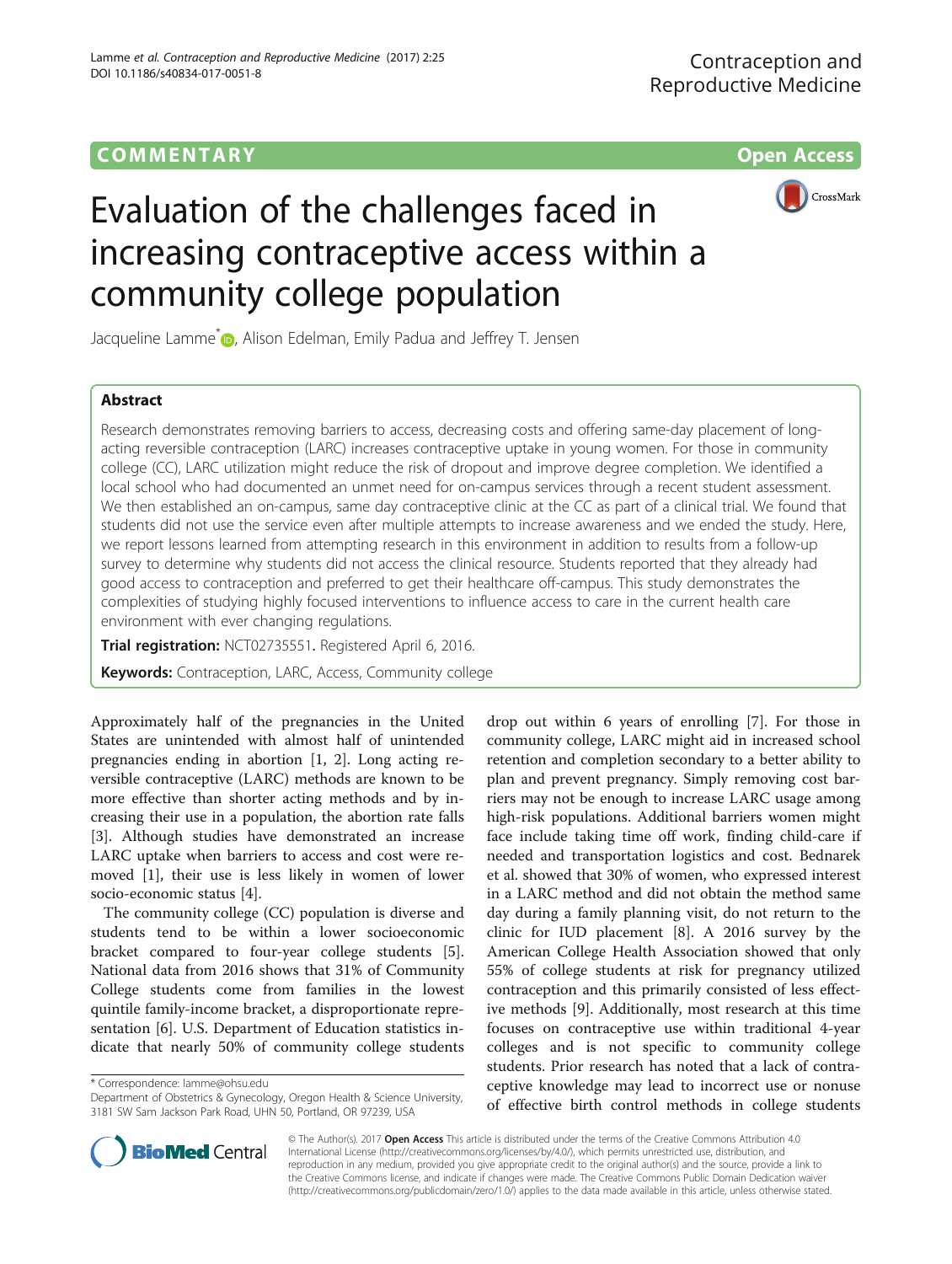[[10\]](#page-3-0). However, while four-year colleges have on campus student health clinics (SHCs), many community colleges do not, which may make it even more difficult for students to obtain contraceptive care and initiate a LARC method without a referral off campus. Emerging research among community college students reveals a lack of accurate knowledge surrounding contraception which may further limit usage [[11](#page-3-0)].

We hypothesized that the availability of on-campus contraceptive counseling and services with same day LARC placement would increase the proportion of students using a LARC method. By introducing these services, we anticipated a decrease in unplanned/mistimed pregnancies, which could lead to an increased 2-year certificate completion rate.

#### Clinic intervention study

We reached out to multiple community colleges in Oregon during the development stages of the study and chose to collaborate with Mount Hood Community College (MHCC) in Gresham, Oregon as they demonstrated a high interest at both the student and administrative level to establishing services on campus. MHCC is located at the urban-rural divide and the majority of their students have an annual income of less than \$25,000. Twice as many male students as female students obtained their 2-year certificate in 2014. The student government had demonstrated need for health care through a 2015 survey of the student body. Approximately 1000 students had participated in that online questionnaire. Questions included if students had health insurance, household income and what types of healthcare services they felt were important. They also asked "If MHCC were to partner with a medical provider that offers healthcare services to students and their families at substantially reduced prices, how likely would you be to use the service?" They found that a majority (78%) of students surveyed wanted healthcare on campus. Reproductive health services were identified as either important or very important by the students to be included in the health services. Additionally, MHCC had a well utilized Planned Parenthood (PP) Satellite Clinic located on campus in the past, which was closed when PP clinical services were consolidated to a few primary sites. Finally, at the time of planning our intervention, the MHCC Student Government was evaluating different avenues that would allow them to re-introduce clinical services for students on campus.

After obtaining approval from the OHSU IRB, securing funding for the study, and negotiating donation of no-cost LARC devices for study participants, we established an on-campus contraceptive counseling and services clinic in September 2016 with the support of the MHCC administration. All participants watched a

standardized, tier-based contraceptive counseling video ([http://larcfirst.com/sessions.html\).](http://larcfirst.com/sessions.html)) Our research intervention was the randomization of students who desired a LARC method after receiving contraceptive counseling to either same day placement or referral to a nearby community clinic. Those desiring short-acting contraceptive methods would receive a same day prescription. We planned to assess a variety of secondary outcomes (including satisfaction, continued usage, unintended pregnancies and student status) over a 12-month period to determine whether having an on-site clinic with same day provision of contraceptive services at this location improved a variety of outcomes for students. We expected that following participants longitudinally would allow us to assess additional secondary educational outcomes. Limitations of our approach included the short follow up time and the lack of an existing health clinic on campus serving the student body at the time of the study. Although we successfully created a clinic space on campus, due to space constraints, the location provided by the college was not central, decreasing visibility of the space.

After 3 months of recruiting, including flyers, newspaper articles, advertisements, tabling events, listserv emails, and participation in student government meetings, only 3 participants enrolled and recruitment was closed. All 3 participants chose short acting birth control (SARC) methods. We were forced to close enrollment for the study.

# Evaluation study

After closing enrollment for our primary study, we developed a brief questionnaire to provide descriptive data on possible reasons why the on-campus clinic was not utilized as expected. After receiving OHSU IRB and MHCC administration approval, we distributed a link to an electronic survey to all students. The Qualtrics platform was utilized to maintain the confidentiality of respondents. Only full-time students were eligible to have their data included in the analysis and the survey link remained open for 30 days. Questions included brief demographic data as well as questions on how they learned about activities on campus, if they had heard of the on-campus clinic, if they were currently using birth control, what type of birth control they used and if they would prefer to get their healthcare on campus.

We recruited a convenience sample of 153 students who accessed the link in the 30-day window. Of these, 112 were currently enrolled in a certificate or degree program and eligible to participate. Most of the students who answered the question were female and between the ages of 17–30. The majority (91/110, 82%) had health insurance. Students reported learning about campus activities primarily from e-mail (85%), flyers (49%)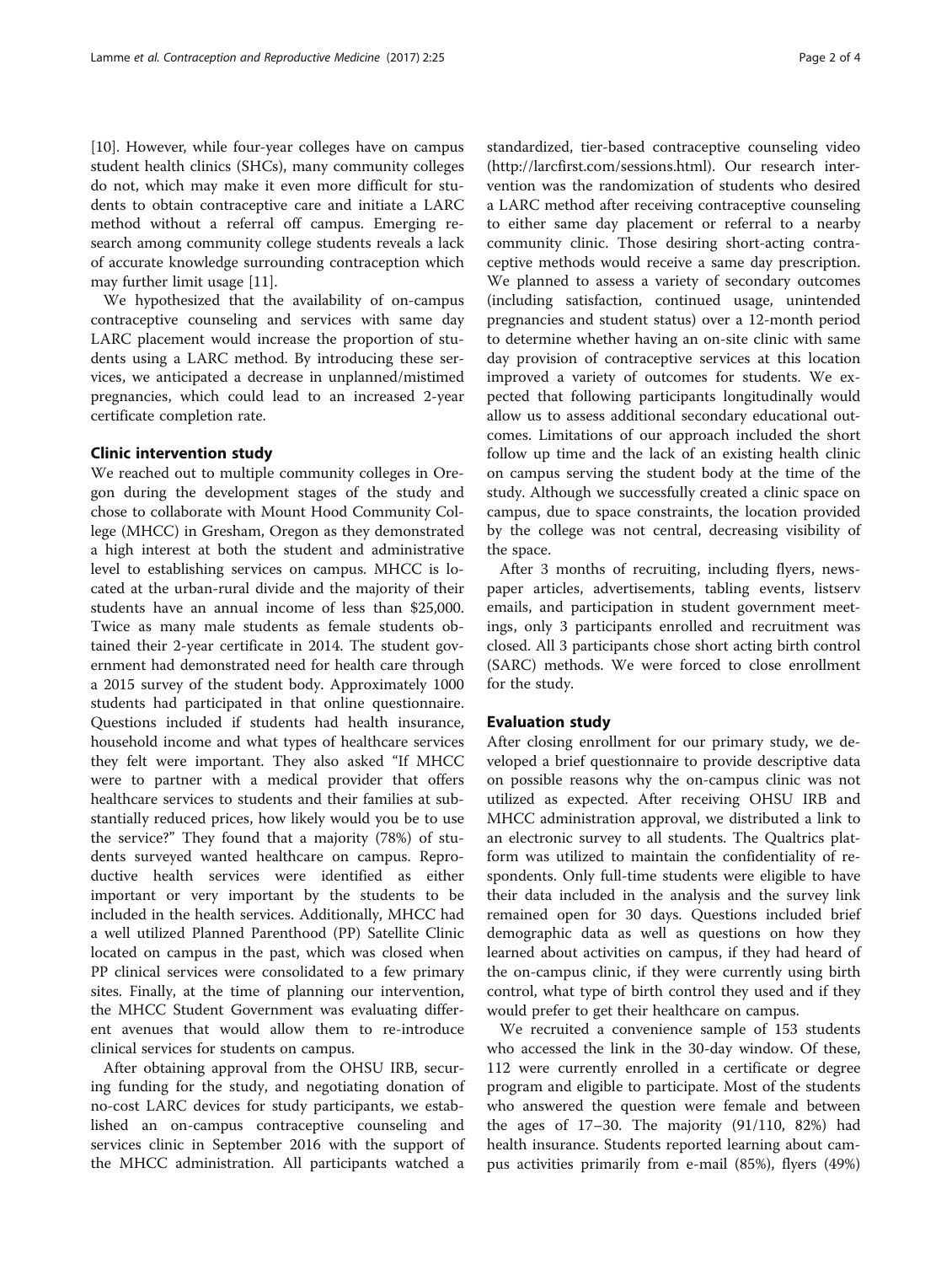and word of mouth (30%). Only 15/110 (13.64%) students were aware of the research clinic even though we had used all of the methods of recruiting cited by the students. Six of these 15 students were already using a birth control method. Of all student responders, 53/110 (48.18%) were using a contraceptive (45% pills, 26% IUD, 11% Implant), mostly obtained from their primary care provider ( $n = 43/94$ , 46%) or Planned Parenthood  $(n = 13/94, 13.83\%).$  The majority of respondents  $(n = 66/105, 63%)$  stated that they preferred not to get their healthcare on campus.

### Lessons learned

Although this CC had demonstrated student need and desire for on-campus reproductive health services, there was limited utilization of an on-campus clinic. In our follow-up survey, we discovered that most students at this campus reported good access to contraception from off-campus providers and that they actually prefer not to receive reproductive healthcare on campus. Anecdotally, during tabling activities to aid recruitment, many students stopped by to express their support for contraceptive services but in the same breath also reported that they already had birth control they were happy with. A few students reported they were not interested in enrolling because they were worried that the study was utilizing experimental methods of contraception. This misunderstanding may have occurred because of the wording of recruitment flyers or misperceptions from the articles published in the student newspaper. If this study was attempted at a location with an on-campus health clinic utilized by the students, it is possible that improved recruitment would be noted.

Possible explanations include changes to health care funding that occurred in the two years that passed from the MHCC needs assessment. Both the Affordable Care Act (ACA) and Oregon's Contraceptive Care (CCare) program increased federal and local health care support to low-income students, and may have greatly changed the landscape of the need for services on campus. Economic models estimated that the expansion of contraceptive services in Oregon with the initiation of the ACA would increase coverage of contraceptive services anywhere from 12%–25% [\[12](#page-3-0)]. In Oregon, women who do not have other insurance coverage for contraception and make less than \$566/week are eligible for coverage for any method of contraception through a program referred to as Oregon Contraceptive Care (CCare) [[13\]](#page-3-0). A recent retrospective cohort of 344, 856 adolescents accessing CCare clinics in Oregon demonstrated that adolescents were as likely as older women to transition from no method or less effective methods of contraceptive to more effective methods when accessing this care [\[14](#page-3-0)]. Additionally, during the time period of

our intervention, the enhanced contraception coverage available through the ACA was widely discussed and advertised through both social and mainstream media. Furthermore, the initial MHCC needs assessment did not specifically ask students if they already had off-campus access to services. Future similar efforts would likely benefit from a directed needs assessment specific to the study intervention rather than relying purely on an internal questionnaire.

#### Conclusion

The lack of clinic utilization was likely a complex combination of increased access to contraceptive services in Oregon, increasing awareness of highly effective contraceptive methods among young adults and increasing overall LARC utilization within Oregon. These various aspects of this study and the challenges is faced demonstrate that studying targeted interventions to influence access to care in the current health care environment with its ever-changing regulations, is challenging.

#### Acknowledgments

The authors would like to thank the Women's Health Research Unit at OHSU for the dedication and hard work put into this study. Additionally, they would like to thank the Society of Family Planning for providing research funding for this study.

#### Availability of data and materials

Not applicable.

#### Disclaimer

The views expressed in this article are those of the author(s) and do not necessarily reflect the official policy or position of the Department of the Navy, Department of Defense, or the United States Government. I am a military service member (or employee of the U.S. Government). This work was prepared as part of my official duties. Title 17, USC, §105 provides that 'Copyright protection under this title is not available for any work of the U.S. Government.' Title 17, USC, §101 defines a U.S. Government work as a work prepared by a military service member or employee of the U.S. Government as part of that person's official duties.

#### Authors' contributions

Concept/ Design: JL, AE, EP, JJ. Data Acquisition: JL, EP. Statistical Analysis: JL, JJ. Data Interpretation: JL, AE, JJ. Critical Review: JL, AE, EP, JJ. Final Approval: JL, AE, EP, JJ. All authors read and approved the final manuscript.

#### Funding

This project was funded by the Society of Family Planning Research Fund. Long Acting Reversible Contraceptive devices for the planned study were provided by Merck & Co, Inc. and Bayer Healthcare Pharmaceuticals, Inc.

#### Ethics approval and consent to participate

This study was approved by the Institutional Review Board at Oregon Health & Science University. The IRB registration number for this study is OHSU IRB 15715. All participants provided consent prior to being enrolled in the study.

#### Consent for publication

Permission for publication has been granted to the corresponding author by the Navy Public Affairs Officer. As such, the disclaimer at the beginning of this document must be included in the publication.

#### Competing interests

Not applicable.